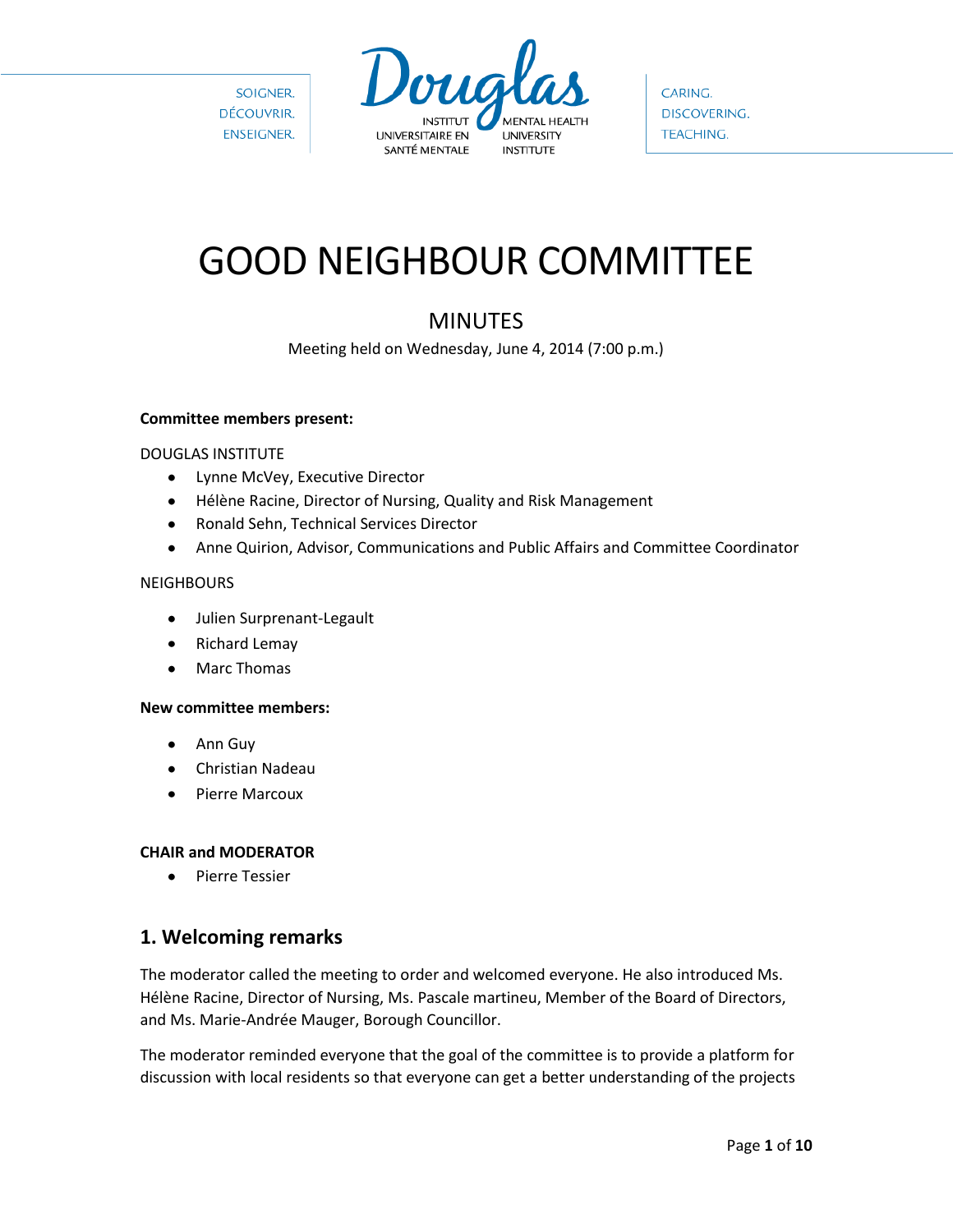

CARING. DISCOVERING. **TEACHING.** 

and their impact in the sector. He explained that his role is to ensure that the meeting proceeds smoothly, and he encouraged everyone to be courteous and respectful.

## **2. Meeting agenda and introduction of presenters**

The moderator summarized the points of business discussed on December 3 and stated that all documents are available from the Committee's website a[t http://www.douglas.qc.ca/page/bon](http://www.douglas.qc.ca/page/bon-voisinage?locale=en)[voisinage?locale=en.](http://www.douglas.qc.ca/page/bon-voisinage?locale=en)

An FAQ section was recently posted online.

He reminded everyone that no one has to be a member to attend the meetings but that members have a seat at the discussion table and their questions are given priority. Anyone wishing to become a member could register with Anne Quirion at the end of the meeting.

He went over the agenda and introduced the speakers for the evening: Lynne McVey and Ronald Sehn.

| <b>ISSUE/QUESTION</b>                                                                                                                    | <b>ANSWER</b>                                                                                                                                                                                                                                                                                                                                                       |
|------------------------------------------------------------------------------------------------------------------------------------------|---------------------------------------------------------------------------------------------------------------------------------------------------------------------------------------------------------------------------------------------------------------------------------------------------------------------------------------------------------------------|
| When will we see the mock up?                                                                                                            | (L. McVey) The mock up was presented to the<br>Board of Directors, and no progress has been<br>made since the last meeting in December.<br>She apologized to everyone and explained<br>that there was a bit of a mix-up between her<br>and Mr. Sehn and that the mock up had been<br>forgotten. It will be brought to the next Good<br>Neighbour Committee meeting. |
| The Board members are elected by the<br>population and are therefore all the more<br>representative for the Good Neighbour<br>Committee. | (L. McVey) Exactly. Thank you for reminding<br>us of this.                                                                                                                                                                                                                                                                                                          |
| What is the plan for the landscaped area<br>between the trees and the fence?                                                             | (L. McVey) We will talk about that during the<br>presentation, which may answer your<br>questions. If not, you may ask your questions<br>again at the end.                                                                                                                                                                                                          |

He asked if someone would like to add a point of business to the agenda.

Each committee member was introduced.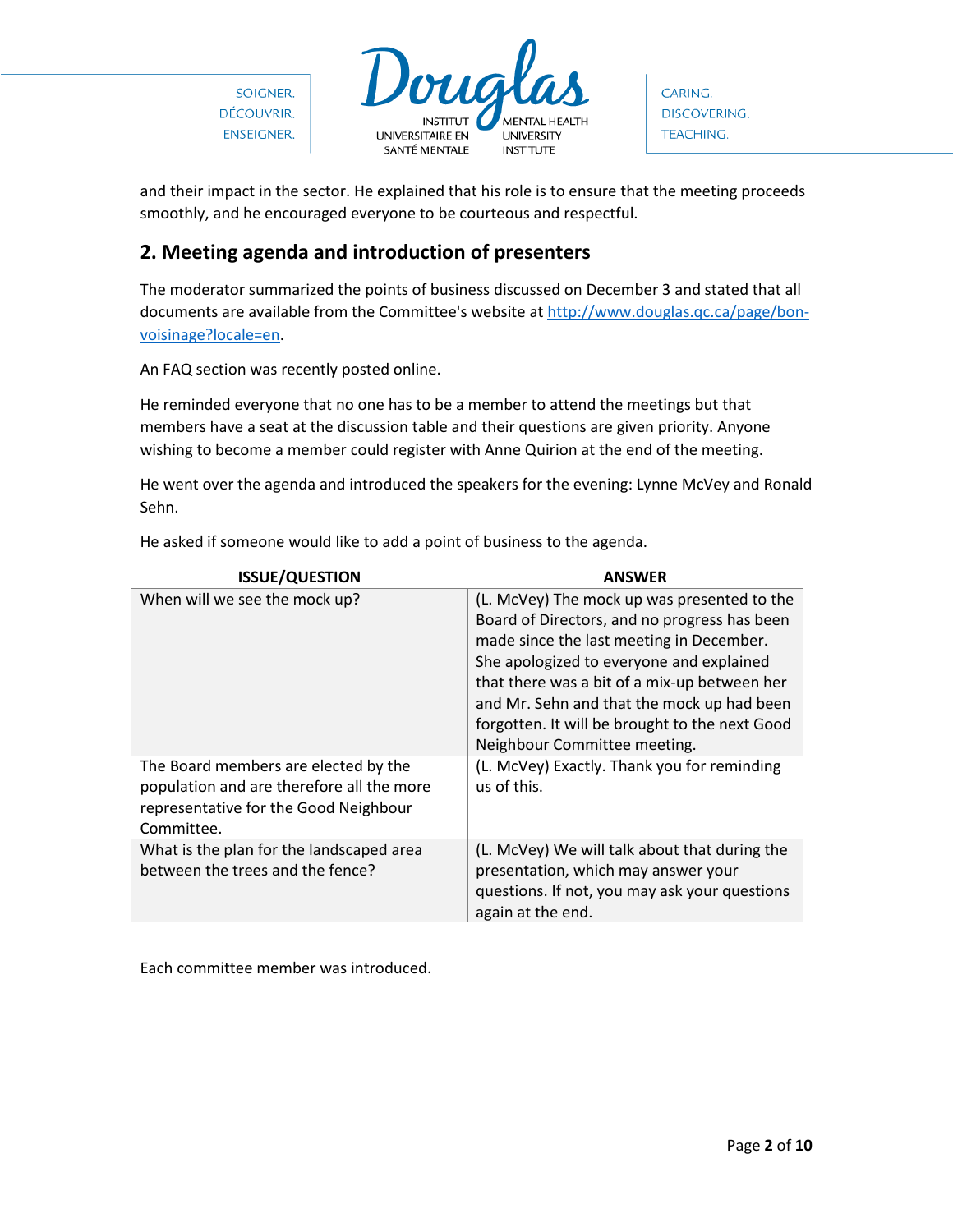

CARING. **DISCOVERING. TEACHING.** 

## **3. Presentation of the Good Neighbour Committee**

Presentation by Lynne McVey and Ronald Sehn (Douglas Institute)

Ms. McVey explained that the Committee will evolve over time. She added that the suggestions given in this forum are very good, and she repeated that the Committee is open to suggestions on how it operates. She explained that this process is not mandatory at this stage, but that the Douglas wants to keep a dialogue going and hear what people have to say.

The project is still in its infancy. We are in the preliminary stages, and we still have a lot of time to make progress.

Mr. Sehn outlined the government process for the project.

| <b>ISSUE/QUESTION</b>                                       | <b>ANSWER</b>                                                                                                                                                                                                                                               |
|-------------------------------------------------------------|-------------------------------------------------------------------------------------------------------------------------------------------------------------------------------------------------------------------------------------------------------------|
| When will the construction start?                           | (R. Sehn) Not before 2017.                                                                                                                                                                                                                                  |
| Where will the money come from to fund the<br>construction? | (?) This is a ministerial project, therefore part<br>of the funding will come from the<br>Government of Quebec. Our researchers are<br>also applying for grants from the federal<br>government, and the remainder will come<br>from the Douglas Foundation. |

Ms. McVey reviewed the three (3) possible scenarios for the location of the new hospital.

- 1. In 2009, the plan was to build along LaSalle Boulevard near the river.
- 2. The site was then moved to Stephens Avenue.
- 3. We are now planning to construct on Champlain Boulevard.

We are sensitive to our neighbours' concerns about traffic and parking. We also want to have a nice facade along Champlain Boulevard.

Ms. McVey then presented the zoning of the site on a map.

- 1. Green space
- 2. Heritage village
- 3. New village (site of the future hospital)

The Douglas owns nearly 10% of the green space in Verdun. We want to keep these green spaces accessible to Verdun residents. We are planning to create a bicycle path between LaSalle and Champlain to make it easier to access the river.

For the heritage buildings, the Douglas wants to base the project on the Pech-Sherpa complex in the City of Québec. This complex is a unique social housing mix of people experiencing mental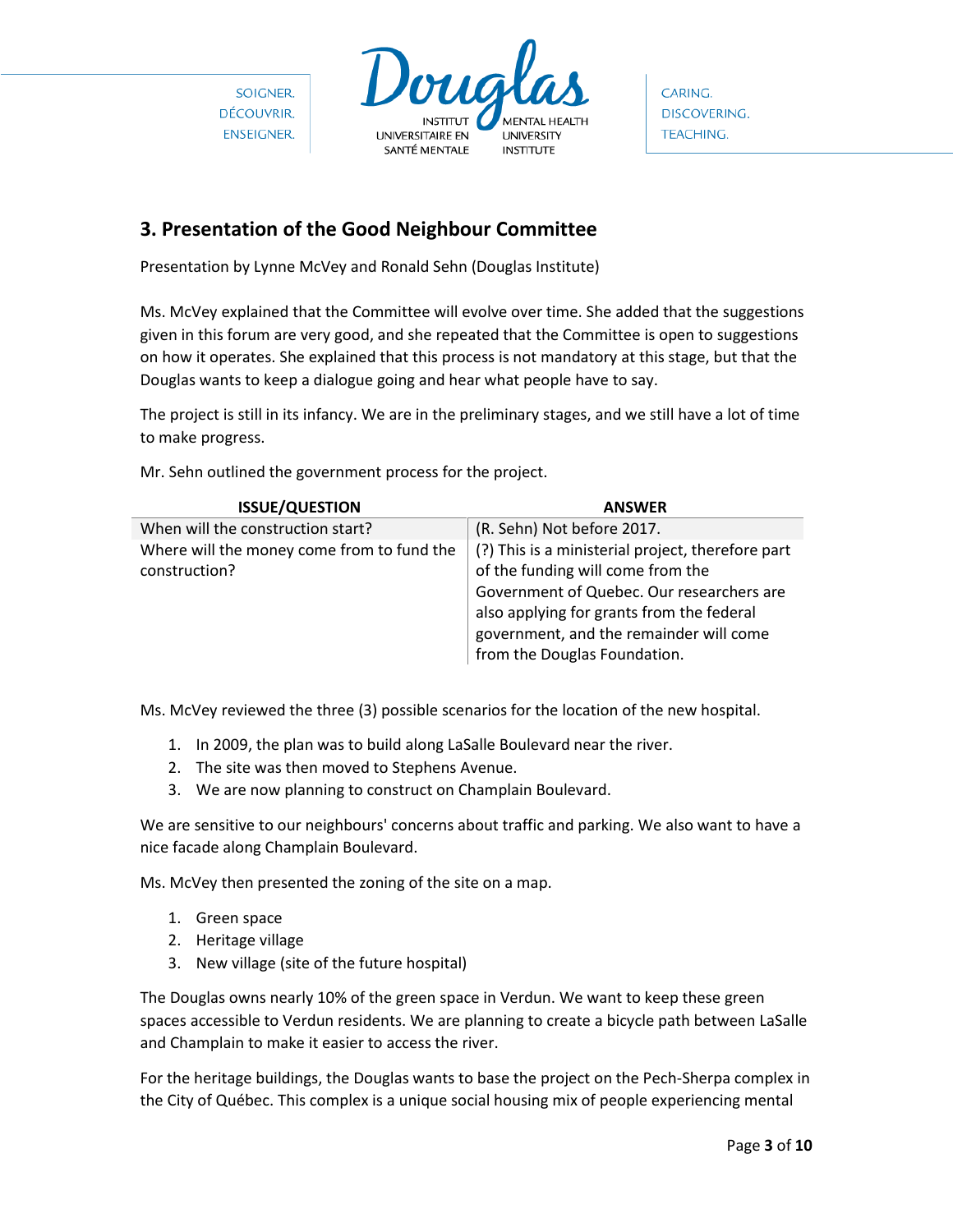

CARING. **DISCOVERING. TEACHING.** 

health problems and emerging artists. This project is funded by the Société d'habitation du Québec and the City of Québec, which supported the project from the start. This type of project would allow us to obtain funding to preserve the heritage buildings.

Ms. McVey also announced that the Montreal Agency would be visiting the Douglas Institute on June 20. The surveyors will visit the clinical units, shared rooms, and the 1.5-km underground tunnels.

Mr. Sehn presented the Comité du patrimoine de Montréal. This council is made up of 11 members, including a member of the Good Neighbour Committee: Julien Surprenant-Legault. The council will hold meetings from September 2014 to December 2014/January 2015. The council members will analyze the buildings identified as having heritage potential by the consultant in the 2012 study.

Julien Surprenant-Legault introduced himself. He has lived on Stephens Street for 24 years. He has a master's in urban planning and works for the STM. He has a great interest in heritage. He sits on the urban planning advisory committee for Verdun. He has organized historical walks at the Douglas. He would like to represent the Good Neighbour Committee on the Conseil de patrimoine.

## **Discussion period**

| <b>ISSUE/QUESTION</b>                                                                                                                                                                                                                               | <b>ANSWER</b>                                                                                                                                                                                                                                                                                                                                                                                                                                                                                                                                                                                                                                                                          |
|-----------------------------------------------------------------------------------------------------------------------------------------------------------------------------------------------------------------------------------------------------|----------------------------------------------------------------------------------------------------------------------------------------------------------------------------------------------------------------------------------------------------------------------------------------------------------------------------------------------------------------------------------------------------------------------------------------------------------------------------------------------------------------------------------------------------------------------------------------------------------------------------------------------------------------------------------------|
| (C. Nadeau) None of the options include<br>integrating the existing buildings. This is<br>worrisome. Where will you find the budget<br>for maintenance? Let's look at what we have<br>to ensure we maintain the built heritage and<br>green spaces. | (L. McVey) The heritage village will have<br>residents and housing units, and therefore<br>budgets will be allocated. The costs would be<br>very high to use the existing buildings to<br>construct the new institute. We don't have<br>the budget to renovate and bring everything<br>up to standard. Some buildings are made out<br>of wood and others contain asbestos. This<br>does not meet our needs whatsoever. This is<br>tragic for people living with mental health<br>problems. If we base our project on the Pech-<br>Sherpa complex in the City of Québec, we can<br>get additional funding from a different<br>ministry (because it's a social and cultural<br>project). |
| (C. Nadeau) How much will this cost? I would<br>like to see the numbers. The best way to<br>protect heritage is to invest in it. We could<br>become a model for Quebec. Serve as a link<br>between the past and the future.                         |                                                                                                                                                                                                                                                                                                                                                                                                                                                                                                                                                                                                                                                                                        |

#### **Mr. Tessier invited everyone to ask questions on what had been presented so far.**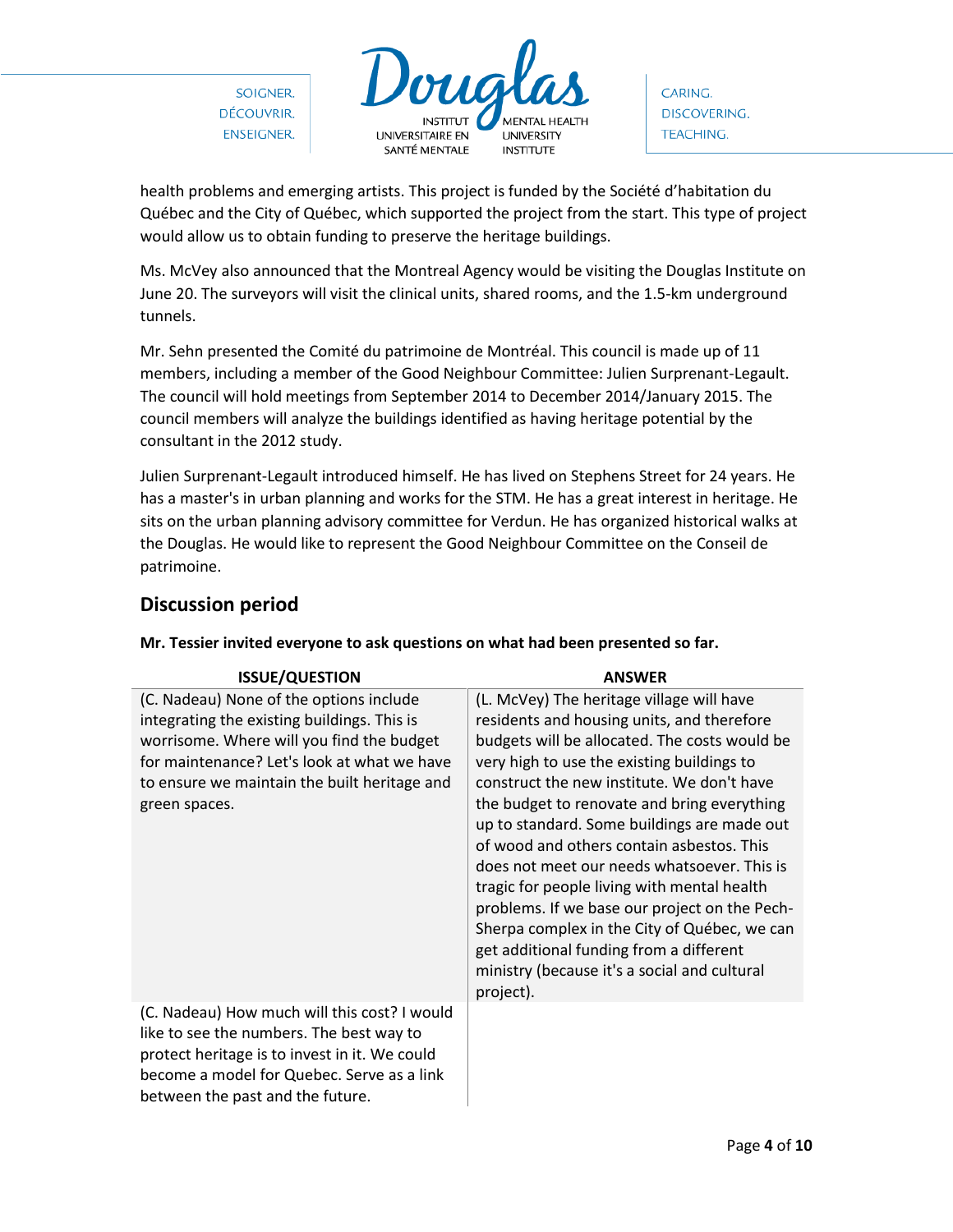

CARING. DISCOVERING. TEACHING.

| (P. Marcoux) The desire to preserve green<br>space and create an access point between<br>Angrignon Park and the river is a good one.<br>We understand the need to provide a<br>suitable space for patients at the Institute<br>and we agree with this.                                                                                                                                                                                                                                                                                                                                                               |                                                                                                                                                                                                                                                                                                                                                                                                                                                                                                                                                                                                                                                                                     |
|----------------------------------------------------------------------------------------------------------------------------------------------------------------------------------------------------------------------------------------------------------------------------------------------------------------------------------------------------------------------------------------------------------------------------------------------------------------------------------------------------------------------------------------------------------------------------------------------------------------------|-------------------------------------------------------------------------------------------------------------------------------------------------------------------------------------------------------------------------------------------------------------------------------------------------------------------------------------------------------------------------------------------------------------------------------------------------------------------------------------------------------------------------------------------------------------------------------------------------------------------------------------------------------------------------------------|
| (J. Surprenant-Legault) How long can we<br>meet the needs of patients with this new<br>hospital?<br>(J. Surprenant-Legault) Once the heritage<br>village is brought up to standard, will the<br>buildings still be used for mental health care?                                                                                                                                                                                                                                                                                                                                                                      | (L. McVey) The ministry is asking us to plan<br>for a 30-year horizon. But we believe that we<br>can meet needs for longer than that.<br>(L. McVey) We are planning to use it for<br>patient apartments, for which the standards<br>are different. Instead of renting apartments<br>in the city, these patients can live in the<br>heritage village. The arts community has also<br>expressed an interest.<br>(H. Racine) The project in the City of Québec<br>is a social housing complex that receives<br>funding from the City. It is an "integrative"<br>project. This would also involve a budgetary<br>transfer to the Douglas, which represents<br>added value for Montreal. |
| (F. Renaud) I was at the meeting in 2009. I<br>understand the importance of the Douglas<br>Institute's mission and I am proud of my<br>neighbour. My request is simply that we<br>think about integrating the existing buildings.<br>We need to preserve this heritage, and there<br>are architects who can do so. I would like<br>someone to present a fourth scenario based<br>on the idea of integration. I hope that the<br>Committee will look at this. I am a little angry<br>that the Comité de sauvegarde du patrimoine<br>bâti et naturel du quartier Desmarchais-<br>Crawford de Verdun was not consulted. |                                                                                                                                                                                                                                                                                                                                                                                                                                                                                                                                                                                                                                                                                     |
| (M. Thomas) Will we be able to access the<br>PowerPoint version of this presentation?                                                                                                                                                                                                                                                                                                                                                                                                                                                                                                                                | (L. McVey) Yes, from the Committee's<br>webpage.                                                                                                                                                                                                                                                                                                                                                                                                                                                                                                                                                                                                                                    |
| (M. Thomas) A biodiversity study was<br>conducted in 2012. The wetlands are used by<br>ducks and Canada Geese during their<br>migration periods. Why did the Douglas cut<br>the grass in this area? The population of<br>migrating birds has decreased.                                                                                                                                                                                                                                                                                                                                                              | (R. Sehn) We cut all grass every year.<br>Sometimes we have to wait longer for it to<br>dry, which means that the grass can<br>sometimes grow higher than usual. We don't<br>want it to become a field. However, we try to<br>cut the area near Leclair Street as little as<br>possible. We can review our grass cutting<br>policy.                                                                                                                                                                                                                                                                                                                                                 |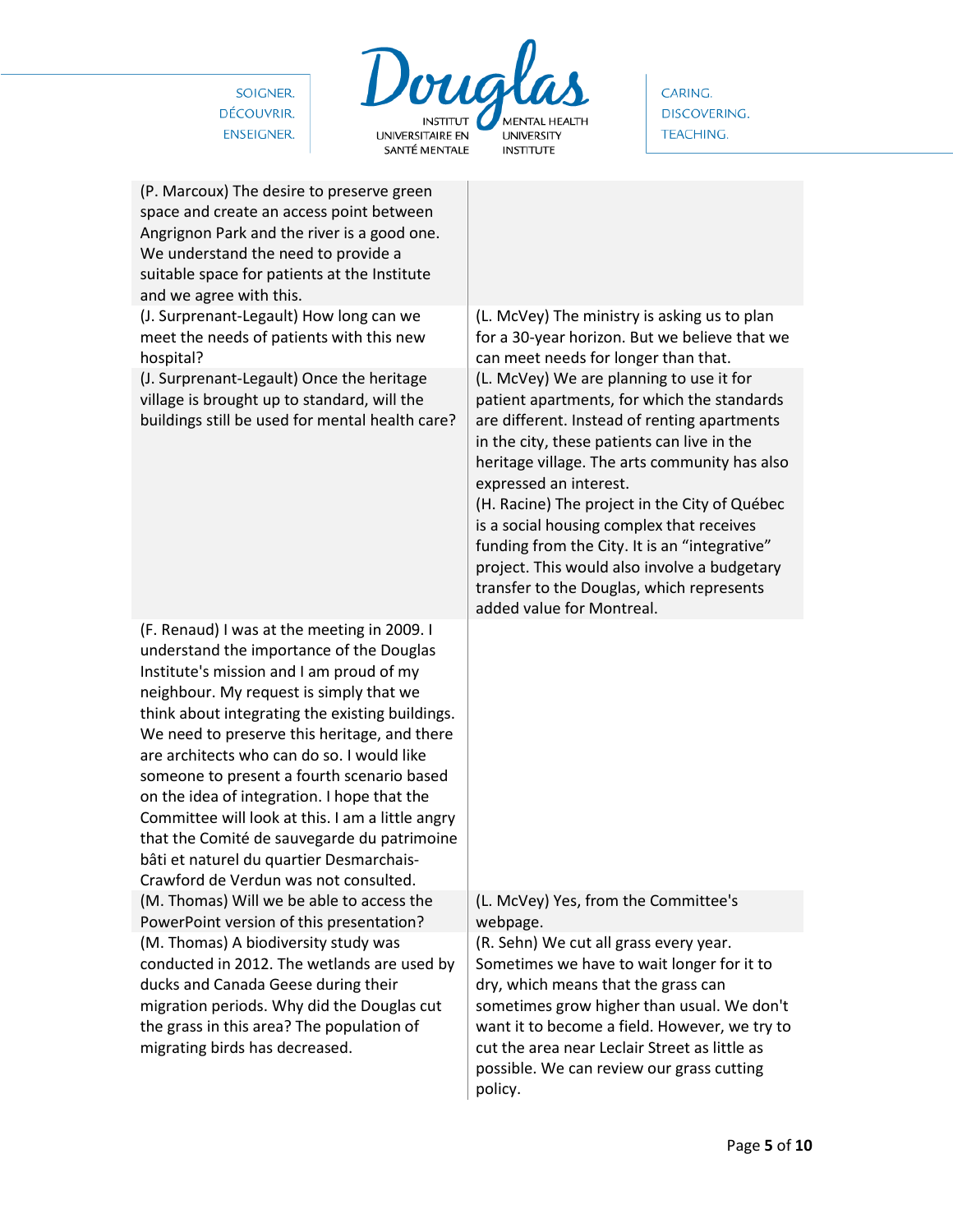

CARING. **DISCOVERING.** TEACHING.

| (Participant) The wetland area has<br>disappeared. Everything is cut down like it's a<br>golf course.                                                                                                                                                                    |                                                                                                                                                                                                                                                                                                       |
|--------------------------------------------------------------------------------------------------------------------------------------------------------------------------------------------------------------------------------------------------------------------------|-------------------------------------------------------------------------------------------------------------------------------------------------------------------------------------------------------------------------------------------------------------------------------------------------------|
|                                                                                                                                                                                                                                                                          | (L. McVey) I want to come back to the<br>comment made by Ms. Renaud. How should<br>we have chosen the members who sit on our<br>committees?                                                                                                                                                           |
| (F. Renaud) There has been a heritage<br>preservation committee since 2005.<br>Someone should have contacted us. That is<br>the least you could have done. It's hard to<br>take.                                                                                         | (L. McVey) We therefore should have gone to<br>the existing committee first. What will the<br>mechanism be for appointing<br>representatives?                                                                                                                                                         |
|                                                                                                                                                                                                                                                                          | (R. Sehn) The City said that resident<br>representation on the Counsil wasn't<br>necessary. We insisted on having a member<br>of the Good Neighbour Committee sit on the<br>Comité du patrimoine. Mr. Surprenant-<br>Legault volunteered to sit on the Council,<br>which was approved by all members. |
| (J. Surprenant-Legault) I was appointed last<br>week. My intent is to consult with you and<br>represent you. Here is my email address and<br>my phone number:<br>JULIEN(AT)LEGAULT.QC.CA   514-750-7459<br>I am available to meet with you and discuss<br>your concerns. |                                                                                                                                                                                                                                                                                                       |
| Where will the Emergency Department and<br>the entrance for the new Emergency<br>Department be?                                                                                                                                                                          | (L. McVey) First of all, our Emergency<br>Department only has 12 beds compared to<br>St. Mary's, which has 45. [She pointed out<br>the site of the Emergency Department on the<br>map]                                                                                                                |
| Could you make just one entrance for the<br>hospital and the daycare?                                                                                                                                                                                                    | (L. McVey) Yes, our intention is to have just<br>one access point at the traffic light.                                                                                                                                                                                                               |
| What are you going to do about parking?                                                                                                                                                                                                                                  | (L. McVey) We're going to move the parking<br>back from the street to preserve the view.                                                                                                                                                                                                              |
| What are you going to do for the landscaping<br>and fauna? I would like a buffer area<br>between residences and the Institute and a<br>space for animals. The fence is in poor<br>condition. Also, I don't believe that a hill<br>would be a good idea for drainage.     | (L. McVey) Preserving green space is a<br>priority. We want to create a bicycle path to<br>connect Champlain Boulevard to LaSalle<br>Boulevard. The City would also like to create<br>a dog park. The community gardens will also<br>be maintained.                                                   |
| (C. Mainville) The City believes that there<br>isn't enough information for a consultation.<br>a) What is the point of this?                                                                                                                                             | (R. Sehn) There will be a formal consultation<br>through the OCPM or the Verdun borough<br>(similar process). This type of process allows                                                                                                                                                             |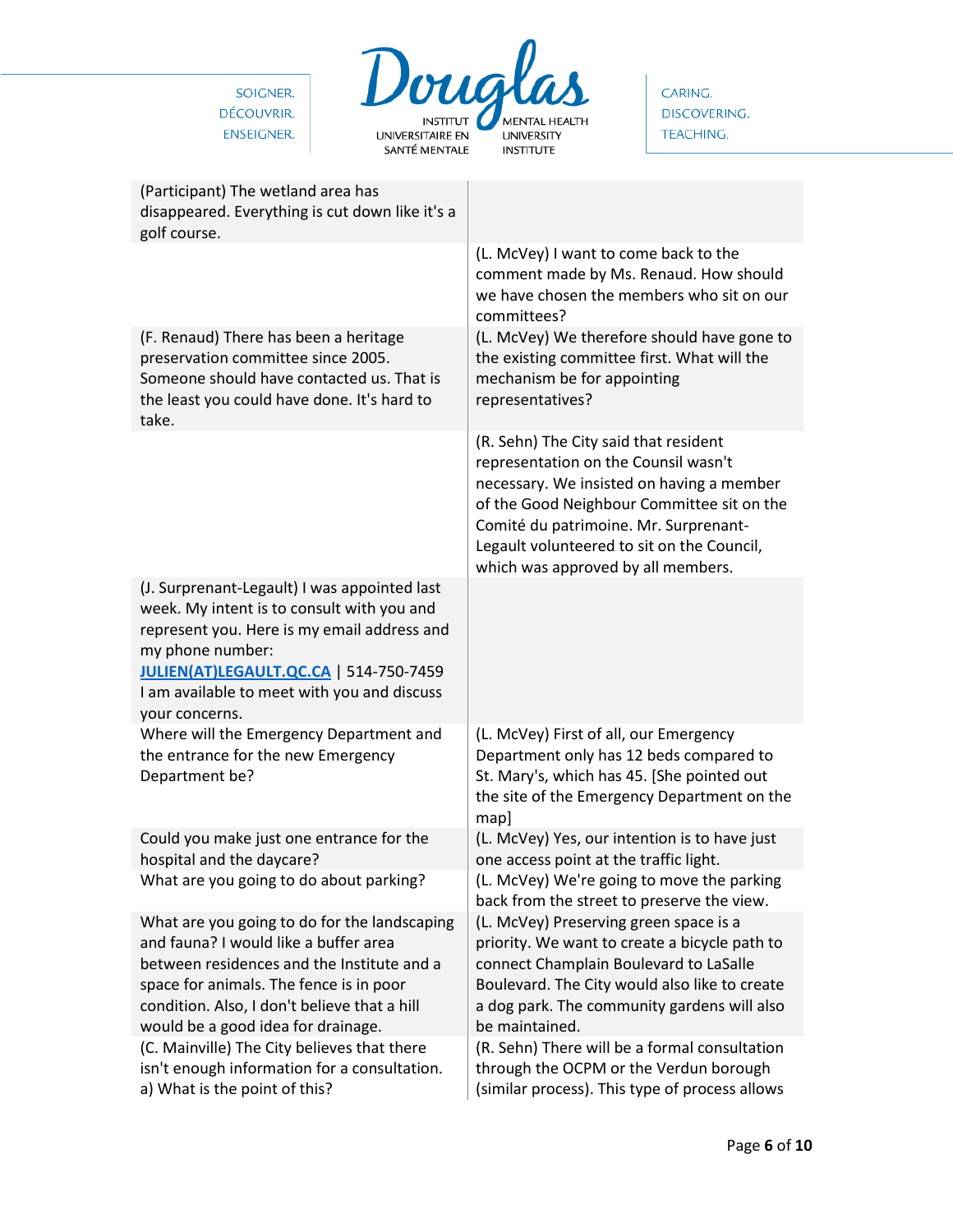

CARING. **DISCOVERING.** TEACHING.

| b) Does the documentation talk about a<br>ghetto vs. integrating patients within the<br>community?<br>c) Dog park                                                                                                                                                                                                                                                                                         | the parties concerned to have their say and<br>influence the project while the developer is<br>getting the required approvals. Comments<br>from residents are taken into consideration.<br>(L. McVey) The Douglas was constructed as<br>an asylum. Re-establishing it means<br>becoming part of the community. The<br>heritage village will give us a number of<br>residences on the Douglas grounds. Not all<br>apartments will be located on our grounds.<br>The planned building will have a room for art<br>exhibits that will be shared with the City and<br>that will be a space for interaction with<br>artists and the community. We are hoping to<br>create a new model. |
|-----------------------------------------------------------------------------------------------------------------------------------------------------------------------------------------------------------------------------------------------------------------------------------------------------------------------------------------------------------------------------------------------------------|-----------------------------------------------------------------------------------------------------------------------------------------------------------------------------------------------------------------------------------------------------------------------------------------------------------------------------------------------------------------------------------------------------------------------------------------------------------------------------------------------------------------------------------------------------------------------------------------------------------------------------------------------------------------------------------|
| (V. Glémaud) I am a neighbour of the Hickson<br>halfway house. Are there residents there or<br>just offices?                                                                                                                                                                                                                                                                                              | (H. Racine) The housing team is currently in<br>this building. It is a general office for the<br>rental of apartments that house our patients.<br>The team uses this office to meet with<br>owners who have apartments for rent. It will<br>continue to be used as office space.                                                                                                                                                                                                                                                                                                                                                                                                  |
| (M.-A. Mauger) First of all, I'm not aware of<br>the process to change the zoning for the new<br>institute.<br>Would it be possible to get a list of who<br>exactly will be on the Conseil de patrimoine?<br>I have been hearing concerns about traffic<br>and the built heritage.<br>How wide will the green corridor be? We<br>need to protect the fauna, etc. and care for<br>our ecological heritage. | (R. Sehn) The members of the Conseil de<br>patrimoine are chosen by the City of<br>Montreal. The Douglas is a member of this<br>council. We will ask who is on the council and<br>make this list available on the website of the<br>Good Neighbour Committee.<br>(L. McVey) This is a council of the City of<br>Montreal, but we will try to give you as much<br>information as possible.                                                                                                                                                                                                                                                                                         |
| (Thomas) My question is about the sewers.<br>The network is in really poor condition and is<br>saturated. If we increase the green space,<br>this could help with water drainage. Will the<br>new village create more backups?                                                                                                                                                                            | (R. Sehn) We haven't gotten that far in the<br>project details. However, it is the<br>responsibility of the City to ensure that its<br>network meets needs. We have refurbished<br>the sewers on our land. I am aware of the<br>issues for the City's network, and the City is<br>aware of our project. They are the ones who<br>need to plan accordingly.                                                                                                                                                                                                                                                                                                                        |
| (participant) One of the goals of the work on<br>LaSalle Boulevard is to repair the sewers.                                                                                                                                                                                                                                                                                                               | (L. McVey) We will have more detailed<br>information for the next meeting.                                                                                                                                                                                                                                                                                                                                                                                                                                                                                                                                                                                                        |
| What are the existing buildings currently<br>being used for? There are a lot of them.                                                                                                                                                                                                                                                                                                                     | The Douglas has 277 beds spread throughout<br>all buildings. We are at full capacity.                                                                                                                                                                                                                                                                                                                                                                                                                                                                                                                                                                                             |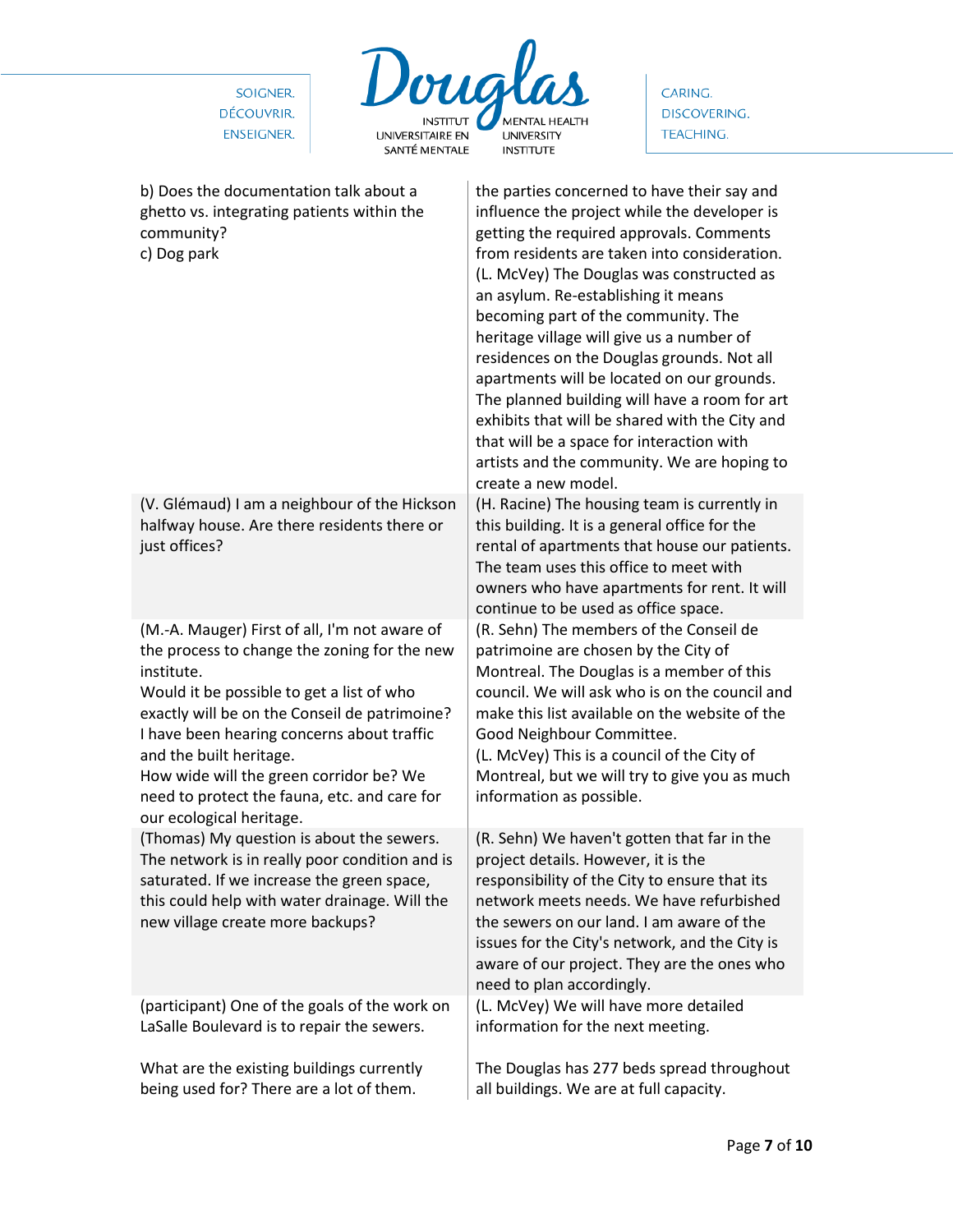| Doug<br>SOIGNER.<br>DÉCOUVRIR.<br><b>ENSEIGNER.</b><br><b>UNIVERSITAIRE EN</b><br>SANTÉ MENTALE                                                                                                                         | <b>MENTAL HEALTH</b><br><b>UNIVERSITY</b><br><b>INSTITUTE</b>                                                                                                             | CARING.<br><b>DISCOVERING.</b><br><b>TEACHING.</b> |  |
|-------------------------------------------------------------------------------------------------------------------------------------------------------------------------------------------------------------------------|---------------------------------------------------------------------------------------------------------------------------------------------------------------------------|----------------------------------------------------|--|
| Where are we heading? What is the planned<br>project? Could you give us information in a<br>way that is a bit clearer? Research,<br>treatment, offices, etc.                                                            | Everything is being used.<br>We are going to give you an overview of the<br>current situation after this question period.                                                 |                                                    |  |
| (participant) Will the Conseil de patrimoine's<br>sole mandate be to evaluate the buildings'<br>heritage value?                                                                                                         | (R. Sehn) Yes.                                                                                                                                                            |                                                    |  |
| (F. Renaud) I myself tabled a formal request<br>in 2007 to have these buildings granted<br>heritage status with recommendations on<br>how to preserve them. Is this really the<br>mandate of the Conseil du patrimoine? | (R. Sehn) As I understand it, these documents<br>will be discussed with experts so that we can<br>clearly understand our land, and the City will<br>issue its evaluation. |                                                    |  |
| (F. Renaud) Will the Institute be bound by<br>this evaluation?                                                                                                                                                          | (R. Sehn) It's an assessment.<br>(Moderator) The chair of the Conseil du<br>patrimoine will come and give a presentation<br>on this council's mandate.                    |                                                    |  |
| (participant) Are you going to destroy the<br>buildings in the green area?<br>The zoning bylaws allow for a park at the                                                                                                 | (R. Sehn) Our plan is to build a new institute.<br>(L. McVey) Our mission is to build a hospital<br>with 277 beds.                                                        |                                                    |  |
| corner of Champlain and Stephens. We want<br>to keep the park; it's important for the<br>wetland.                                                                                                                       |                                                                                                                                                                           |                                                    |  |
| (C. Nadeau)                                                                                                                                                                                                             | We have planned a buffer area of 250 feet.<br>We will develop a landscaped area with you<br>to maintain residents' privacy.                                               |                                                    |  |

*The discussion period ended at 9:15 p.m. Lynne McVey asked everyone until what time the meeting could continue. It was agreed that the meeting would continue for another 15 minutes, or until 9:30 p.m.*

## **4.Presentation of the current situation**

Presentation by Lynne McVey (Douglas Institute)

The Douglas represents the last line of mental health care for the health network. It provides 3rd-line and 4th-line care. We treat very serious mental health disorders.

We also want to develop a village to meet the mental health needs of children.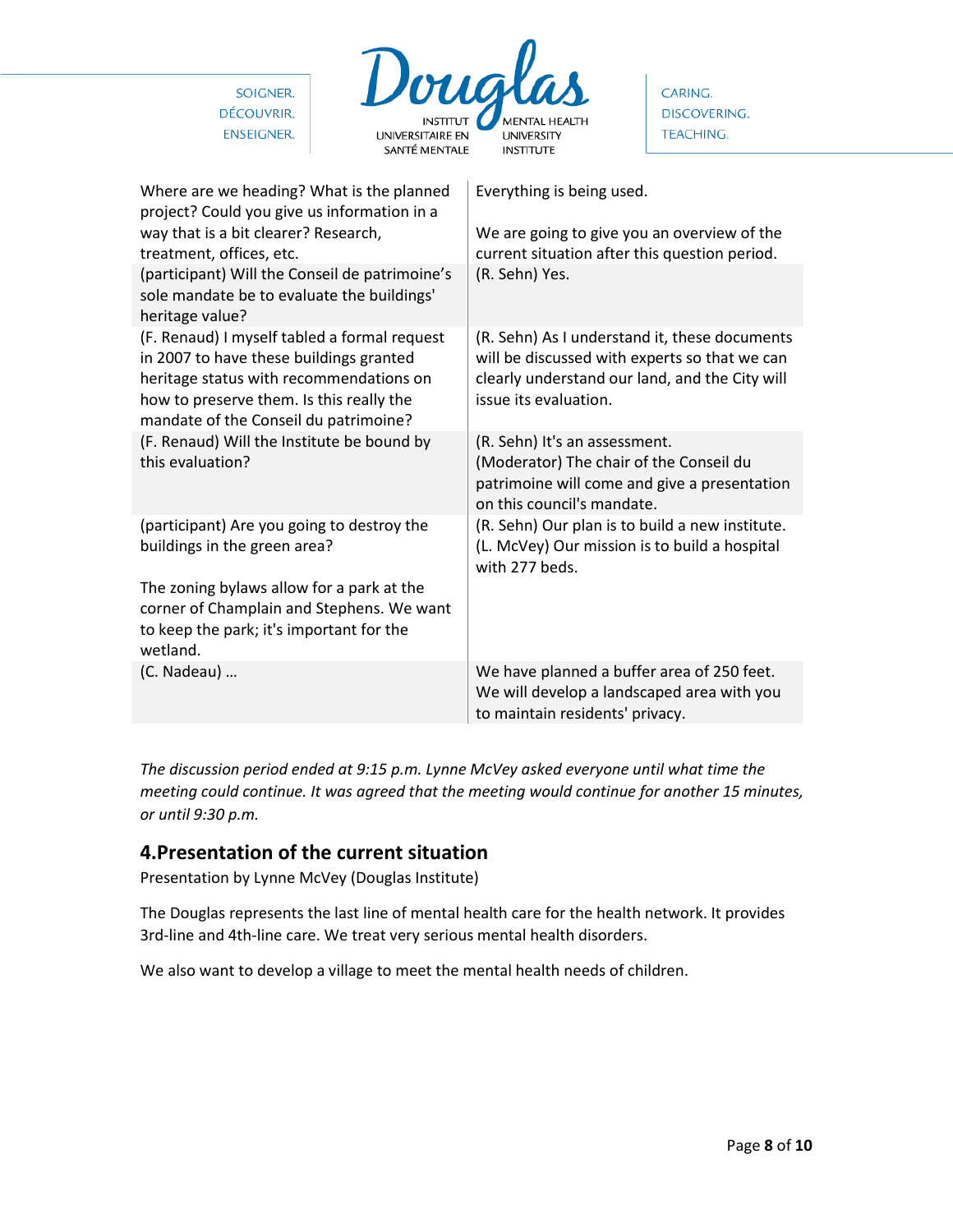



CARING. **DISCOVERING.** TEACHING.

# **Discussion period**

| <b>ANSWER</b>                                  |
|------------------------------------------------|
| (L. McVey) We want to detect disorders in      |
| young people more quickly. We also want to     |
| help the first line develop its services.      |
|                                                |
| 3rd and 4th line had been clearly explained to |